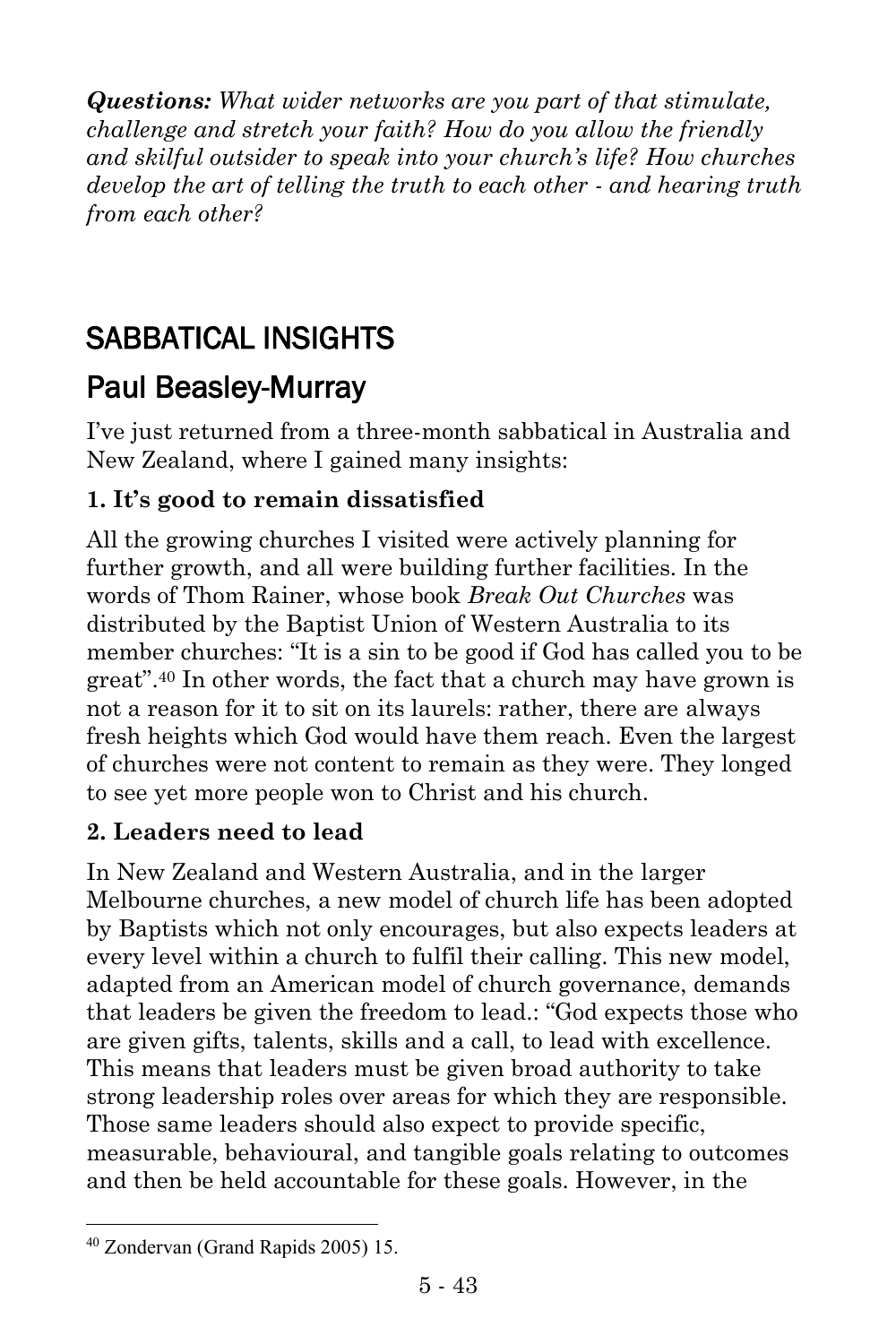pursuit of these goals leaders should be given wide latitude, flexibility, and protection by those to whom the leader is accountable. Leaders also need the freedom to fail so they be willing to risk. Obviously, too much failure indicates a lack of wisdom and leadership. On the other hand, without risk and failure the organization is doomed to eventual decline and death".*<sup>41</sup>*

Without exception, those churches which adopted this model are enthusiastic about the difference it has made to their mission and ministry. New Zealand Baptists attribute a major increase in baptisms to the adoption of this model - in one year baptisms rose by 24%. Darrell Holmes, an English Baptist minister, on a recent sabbatical in New Zealand studied 12 congregations, which in the five-year period since the adoption of this model grew on average by 67%.

#### **3. Church staff do not all have to be full-time**

In Australia and New Zealand it is common for churches to appoint part-time staff in addition to their full-time staff. One large church I visited had three full-time pastors and ten part-time associate ministers! In one church part-time staff were expected to give most of Sunday free and one evening a week free, on the ground that many church members freely gave most of their Sunday and one evening a week to the church!

Perhaps the reason why in so many churches not all the members of staff are full-time is that in both Australia and New Zealand bivocational ministers are not uncommon. In Western Australia a third of all Baptist ministers are bi-vocational. There is a lot to be said for a more flexible approach to the church labour market!

#### **4. Church members benefit from value statements**

 $\overline{a}$ 

I was impressed by the way one Melbourne church spelt out the values they expected their members to espouse:

• *Passion. We are a dynamic spiritual community. We are vibrant in our prayer life and worship. We expect God to be present and we speak openly of his actions among us. We are* 

<sup>41</sup> Paul Borden, *Hit the Bull's Eye. How denominations can aim the congregation at the mission field* (Abingdon, Nashville) 127.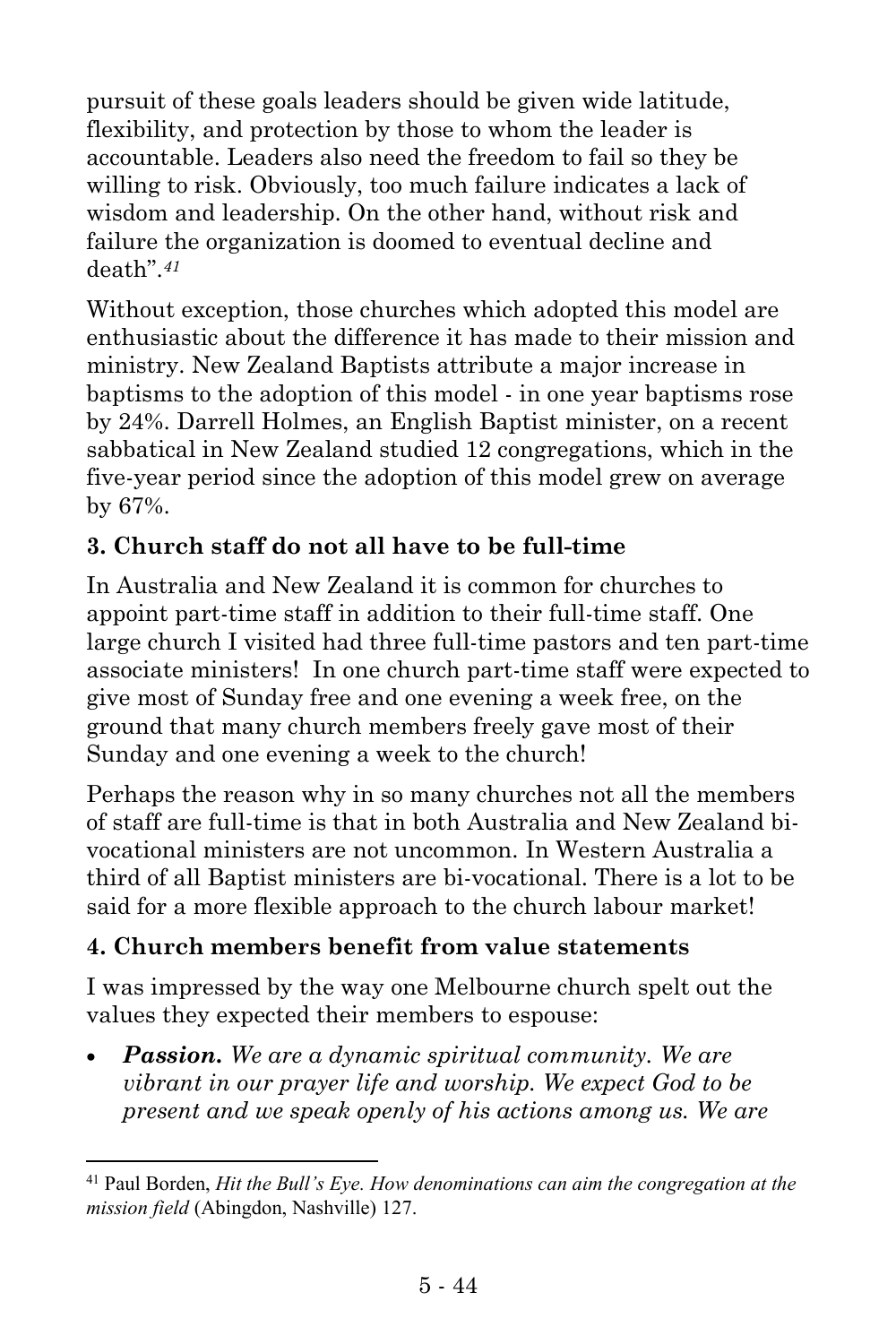*excited about God, passionate about life in the Spirit and aflame with love for Jesus.*

- *Care. We care for one another deeply and support one another consistently. We speak up for justice and foster active partnerships with those addressing real community needs. We serve joyfully together in the cause of Jesus. We complement one another using our gifts.*
- *Invitation. We are enthusiastic about inviting people to share life with us and actively introducing others to Jesus. We are growing numerically and celebrating diversity as many different people come to faith in Jesus.*
- *Sacrifice. We are selfless and recklessly abandoned to the mission cause of Jesus locally and worldwide. We are attentive to the places of the world's greatest needs. We give generously and cheerfully. We resource the mission of Jesus fully. Our buildings are a gift to the community, purpose built for the current opportunities of local mission*
- *Faith. We are innovating effective new avenues of ministry and outreach. We are people of bold faith, risk takers, God-trusters, who go forward together daring to believe that God is changing the world through us. We plant churches and partner with other followers of Jesus who share our commitment to his mission.*
- *Transformation. We are a movement, not an institution, which is transforming lives and changing culture in Melbourne. We have transformed fear to trust, despair to hope, nominalism to faith and legalistic religion to vibrant intimacy with God. We are transforming the wider secular community to a community that functions on godly principles and values.*

#### **5. Worship is more than singing**

This conviction arose out of a negative experience of church life 'down under'. In many churches worship consists of singing of songs, the vast majority of which are triumphalistic in tone - no doubt reflecting that most of these songs emanate from Hillsong, the Sydney mega-church which preaches 'health, wealth, and prosperity'. In almost all the churches I visited there were no prayers of intercession and certainly no prayers of confession; the Bible was scarcely read; and the Lord's Supper tended to be the most barren of experiences. Perhaps one reason for the poverty of such worship is that it is mostly in the hands of musicians, who are not necessarily versed in the 'theology' of worship.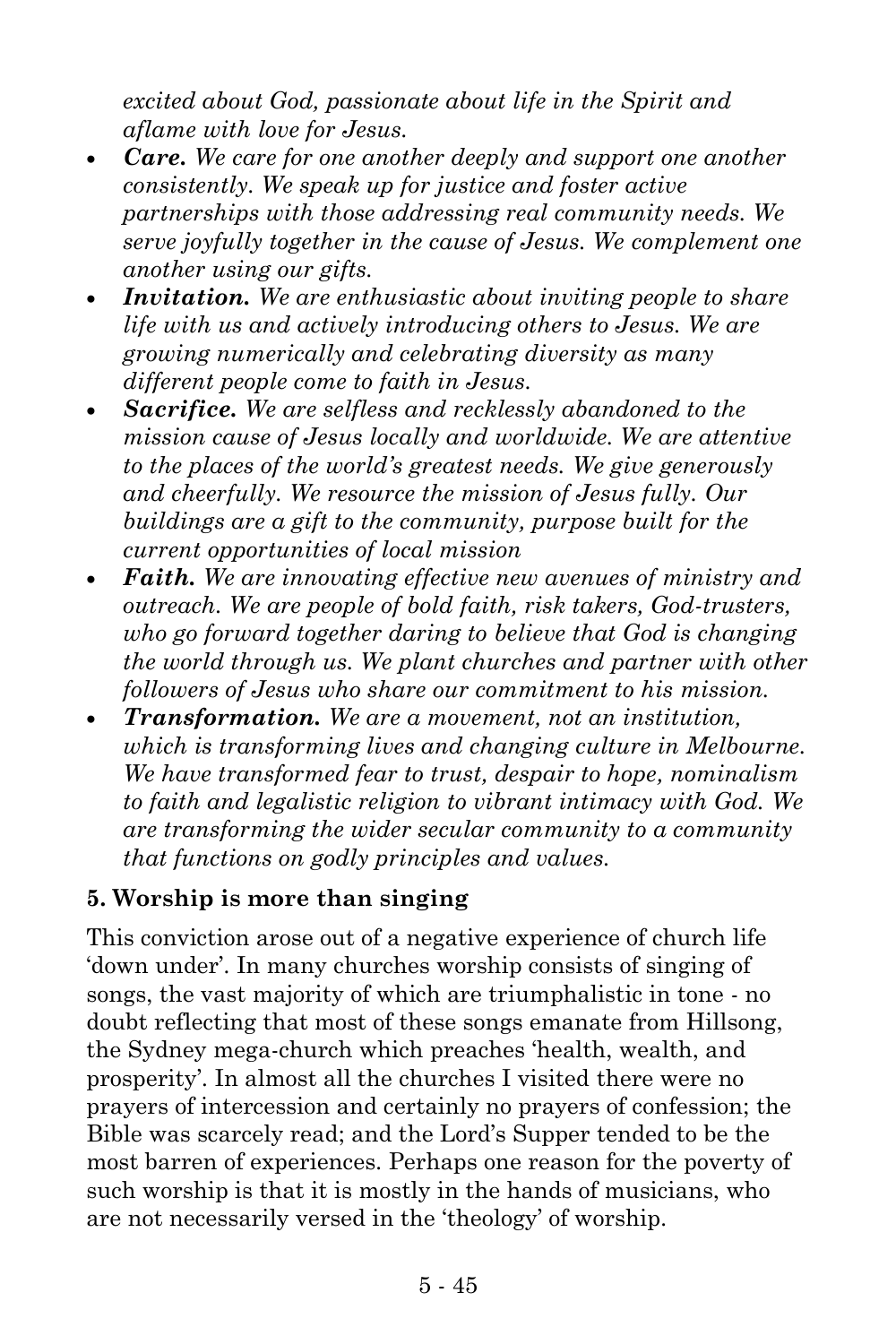I was impressed by the polished professionalism of the leading of the singing in some of the larger churches. However, at times such worship bordered on the 'presentational' - with the result that a good number of the congregation did not feel the need to join in the singing. Many of the newer songs are difficult to sing, with the result that it was noticeable that congregations found it difficult to get behind the songs: by contrast, on the few occasions there were hymns or where the song was older in style, the congregations were able to sing their hearts out.

## **6. Once a Sunday is enough**

In most New Zealand and Australian churches people are expected to worship only once a Sunday. After fighting a losing battle for many years, in which I sought to encourage people to attend church morning and evening, I now concede defeat. Whereas in my childhood 'twicers' attended church twice a Sunday, today 'twicers' attend twice a month. Today's battle is to encourage those who attend only twice a month to attend once a Sunday!

Life has changed. People are busier - a busyness increased by the fact that there are relatively few couples of working age where only one person goes out to work. We need to be positive and accept that is a good thing to observe the Sabbath principle of rest, as well as the Sunday principle of celebration.

## **7. Services need to be diverse**

Where there is both a morning and evening service, the services need to be different from one another. In almost all churches in New Zealand and Australia the evening service is a service devoted to young adults and young people. It is a service led by young adults and young people and is drawn up with the needs of young adults and people in mind. It is noisier, and more 'contemporary'.

The question arises, however, where there are two morning services, as to whether they should be different from one another. In Britain, often because of lack of resources, as distinct from principle, the first service is often traditional in format and with the needs of older people in mind, while the second service is 'family worship', with songs dominating, and with the provision of Sunday School for children. By contrast in many larger Australian and New Zealand churches, the morning services have the same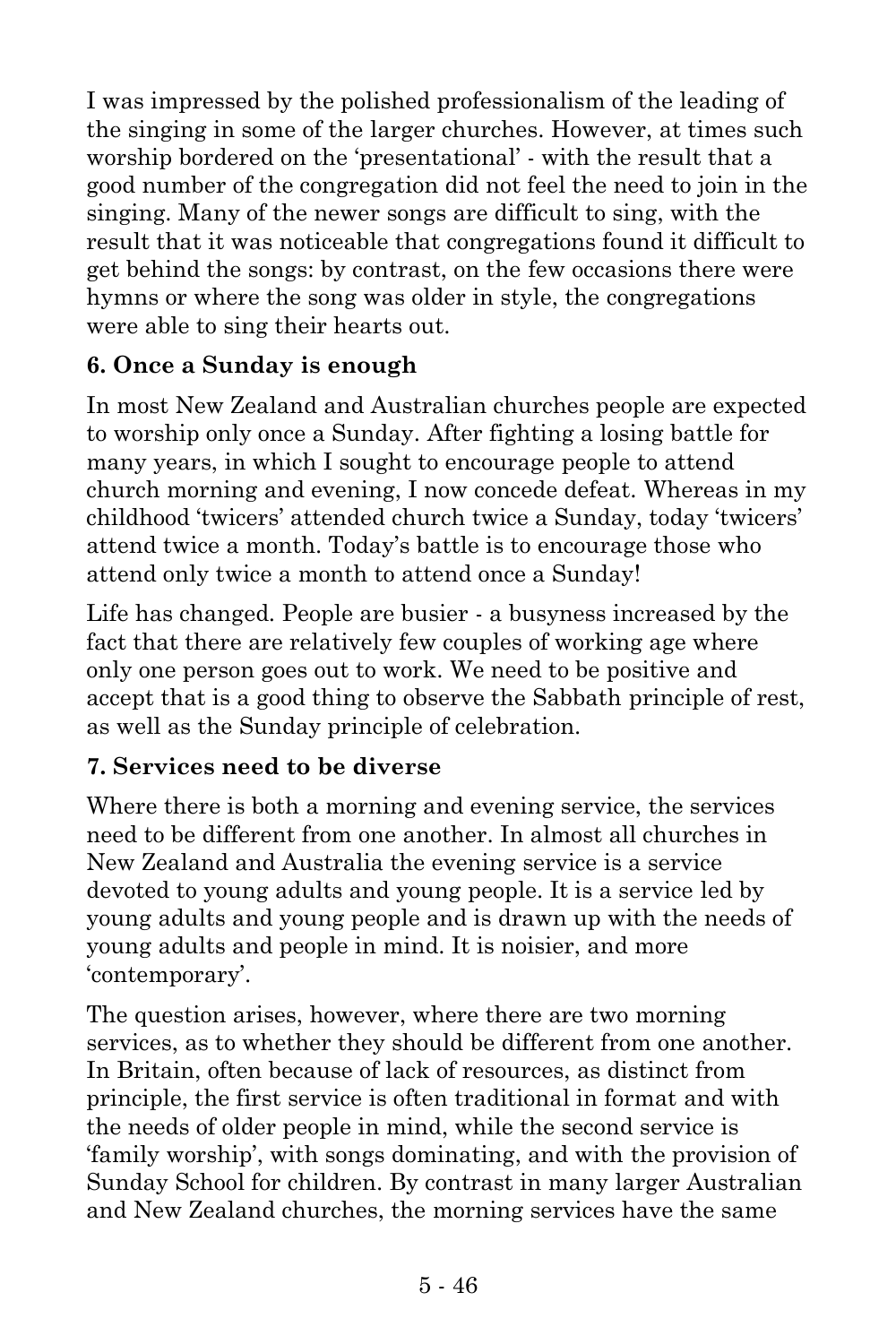format - with the same worship team and technical team operating at both - and with the provision of Sunday School at both.

### **8. Visitors need to be assimilated**

Like many churches, we have 'welcomers' on the door at every service, who are expected to know (and greet) most people by name, so that they will be aware of newcomers. We have visitors' cards, which we encourage visitors to fill in and return. I now wonder whether we should make even more effort not just to welcome visitors, but to assimilate visitors into the church.

The most effective assimilation I saw was where visitors were not only welcomed, but also offered a small 'gift' if they filled in the visitors' cards. Indeed, in the church with the most effective rate of assimilation (three out of every eight visitors becoming church members), not only were visitors given a porcelain mug on the first Sunday they gave their details, but during the week they were sent a letter by the pastor enclosing a voucher for a free worship CD were they to return to church the following Sunday! Was this bribery, or was it simply effective marketing?

## **9. Evangelism needs to be effective**

Effective evangelism is not about better programmes but about more meaningful relationships. Oe Australian church has adopted a five-stage approach to 'mateship' evangelism, which encourages members to 'live as God's witnesses' by:

- Building bridges of authentic relationships
- Loving extravagantly like God has loved you
- Waiting patiently until asked to give an account
- Telling your story about how God has changed your life
- Asking gently for a response

An obstacle to effective evangelism is an image problem. As Brian Harris, the New Zealand principal of the Baptist College of Western Australia, has pointed out, the image portrayed by the media is that Christians believe that "sex and fun are distasteful. Its leaders are invariably hypocrites and paedophiles. It condemns homosexuals to hell while its clergy can't keep their hands off young boys. And though not exactly the flat-earth society, it insists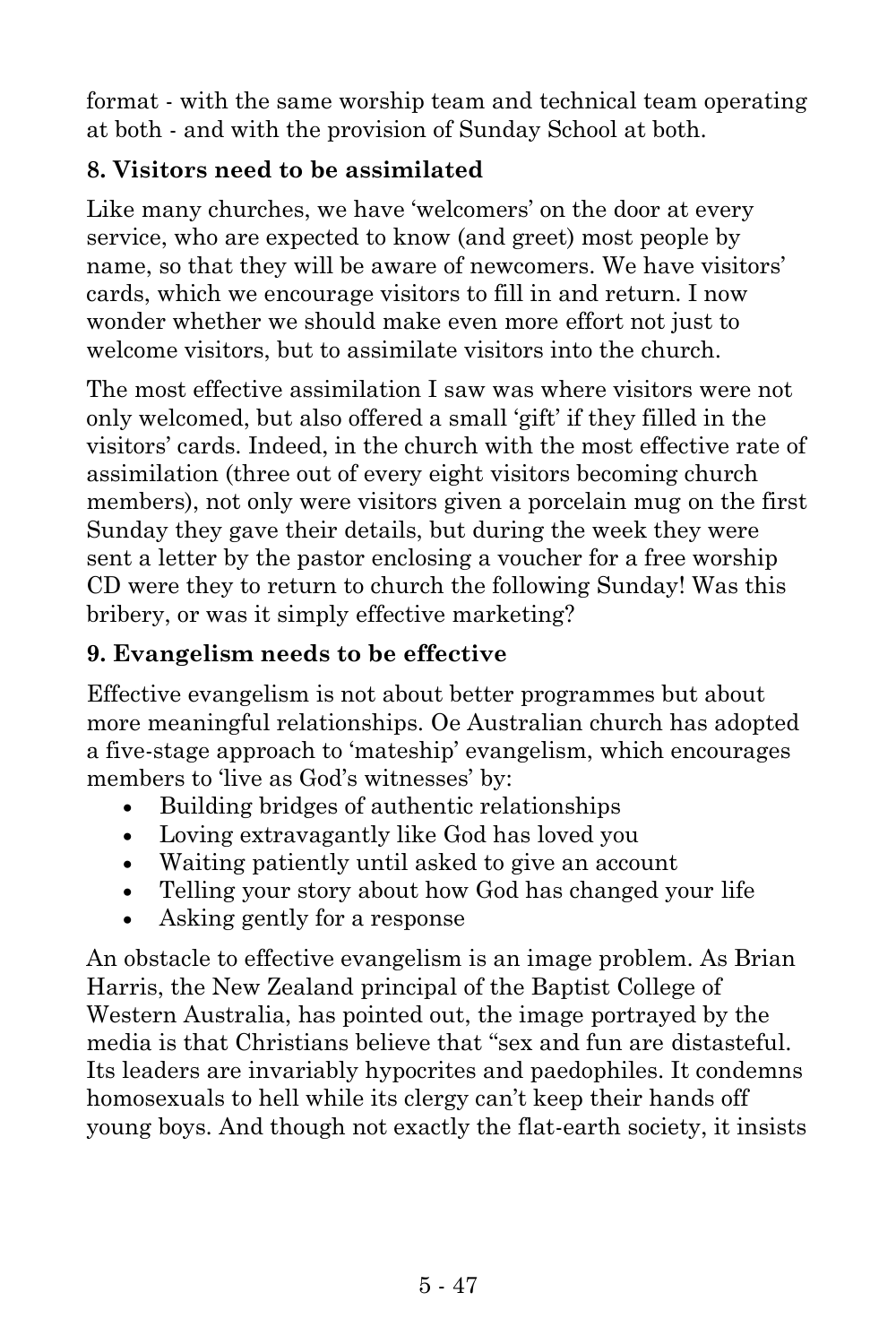that the world is around six thousand years old"42. Not surprisingly, although 99.4% of young New Zealanders believe in God, the majority rate Christianity as irrelevant to a genuine spiritual quest.

What is to be the church's approach? By contrast with the late medieval and Reformation period, people are no longer wracked by a sense of guilt and sin. Is the key issue meaning and purpose in life? Or is it relationships and community? If we are to be effective in presenting the Gospel, we have to discover what is 'good news' for today's generation. In doing so, we do not dispense with the concept of sin, for sin is at the root of every human malaise.

#### **10. Children are important**

Several Australian pastors told me that their children's ministries were the most effective way of doing evangelism, for children bring parents, and the more families there are, the more families come. As a result these churches spend many thousands of dollars on their children's work.

We need to take the spiritual needs of children seriously. Even the under-fives can have their own sense of spirituality, let alone the fives-plus. Unlike many churches in Australia and New Zealand, in Britain we tend to emphasise nurturing young children in the faith, but not actively seek to win them to Christ. But we cannot afford to wait until children reach secondary school before we talk about Christian commitment, because by then decisions have often been made. According to one statistic: "80% of people make a commitment before they are 13".

#### **11. We need to focus on men**

l

Whereas in most British churches men's meetings have disappeared, or if they remain, focus on the retired, a surprising number of churches 'down under' are engaged in men's groups. Men's breakfasts (cooked by men) are popular. So are all kinds of practical activities for men. It is said that men tend to talk to one another when they are doing something; women, by contrast, do not need to have an excuse to talk!

<sup>&</sup>lt;sup>42</sup> Brian Harris, 'From "Behave, Believe Belong" to "Belong, Believe, Behave" 210 in *Text & Task: Scripture & Mission*, ed. Michael Parsons (Paternoster, Milton Keynes 2005).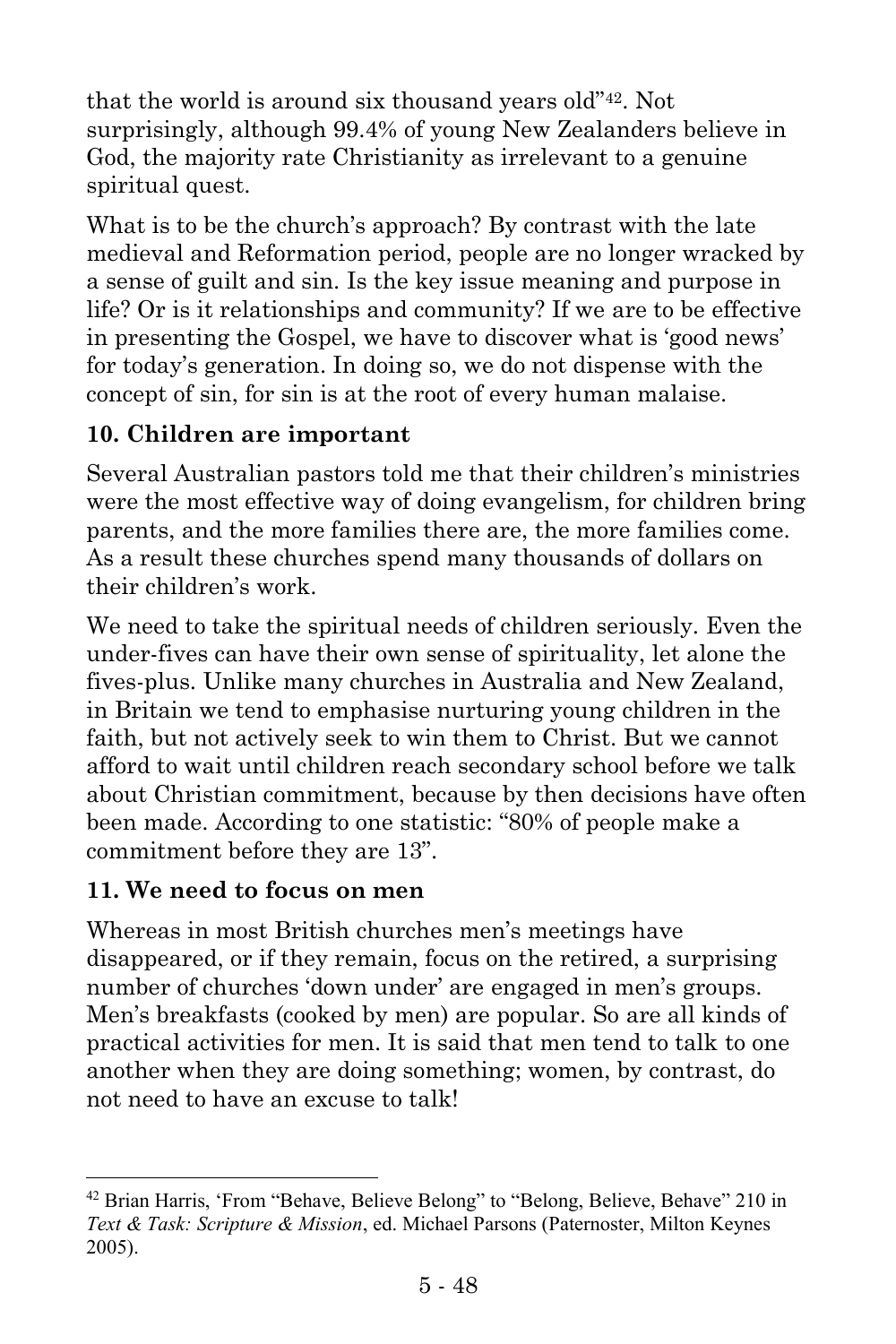Both in Australia and New Zealand there is a recognition that winning men for Jesus can be a key to reaching the family. It is said that, if a child comes to Jesus first, then 3.5% of the family follow; if a mother comes to Jesus first 17% of the family will follow; but if a father comes to Jesus first, then 93% of the family will follow. Where neither parent attends church, then only 6% of children remain faithful; where only the mother attends church, 15% of children remain faithful; where only the father attends church, 55% of the children remain faithful.

## **12. Internationals are a fertile field for the Gospel**

Multi-culturalism is a feature of Australian and New Zealand cities. Some churches have a range of ethnic congregations, with services in Korean, Mandarin and Cantonese, Vietnamese, and Indonesian. Both in New Zealand and Australia 'Asians' are proving a fertile ground for the Gospel, not least because people new to the country feel vulnerable and are looking for friendship.

I was impressed with one Sydney church, which has developed quite intentionally a multi-cultural congregation representing 48 nations. The Indian pastor goes out of his way to welcome new arrivals to Australia. In the church auditorium flags from all over world are hung - and the word 'Welcome' is spelt out in 48 different languages around the walls. Three or four times a year they hold an international evening, with 600-700 people attending, most of them not Christians.

## **13. Nurture is more than small groups**

Most churches I visited were heavily into small groups. It is not unusual for 70% of church attenders to be involved in such groups. But the fact is that small groups are often little more than a recycling of prejudice and ignorance. Most churches make little provision for true development of Christian faith. Although Sunday School lessons are graded according to the age and maturity of the children, churches do not normally put on courses graded according to the spirituality of their members. Few church members have either the inclination or indeed the time to read any Christian books of substance. What proportion of Christians, I wonder, fulfil Paul's maxim of "in thinking be adults"?<sup>43</sup>

 $\overline{a}$ 

<sup>43</sup> 1 Cor 14.20.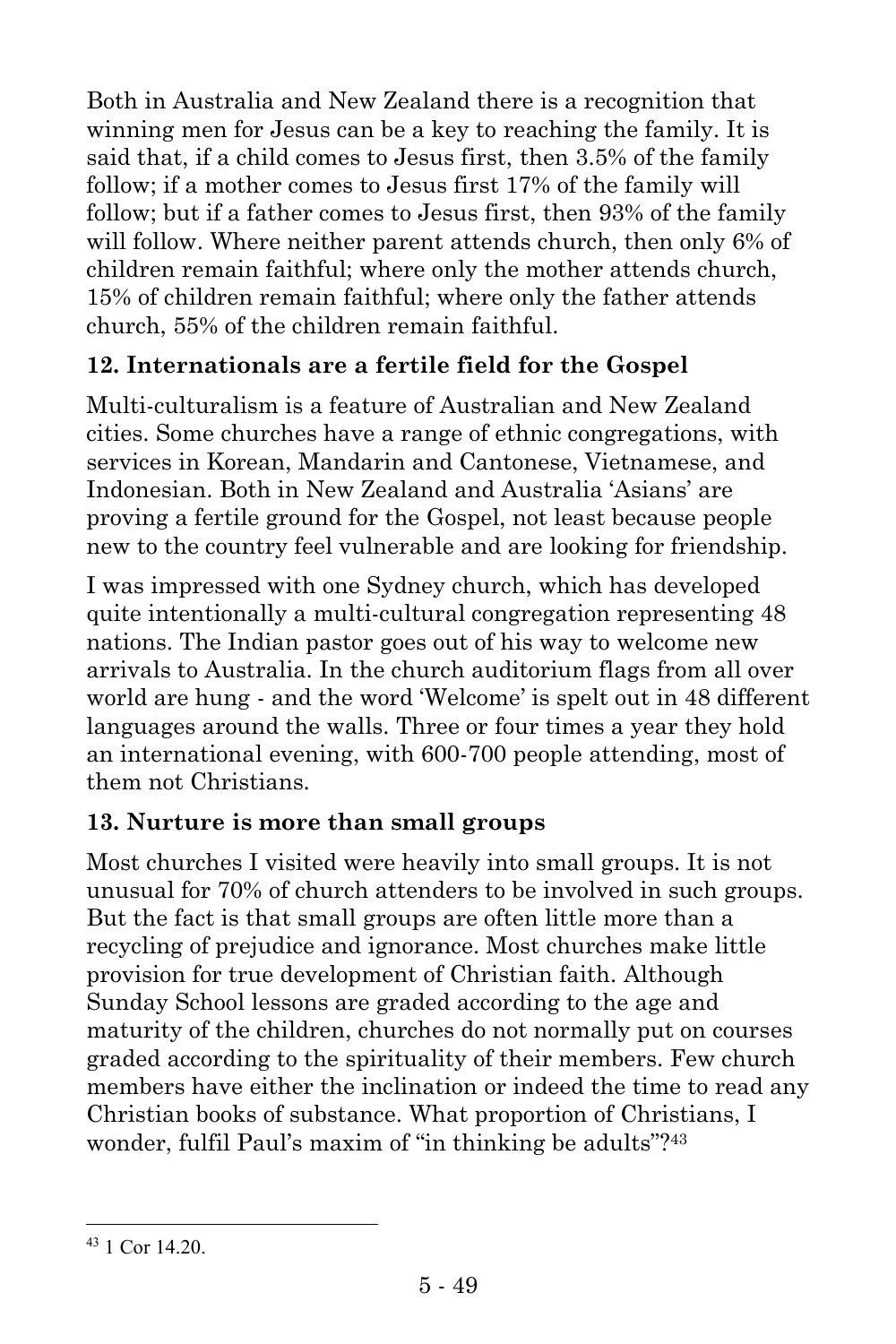There was only church I came across wrestling with such issues, and that was in response to the high fall-out of young adults from evangelical-Pentecostal-charismatic churches. Here is an issue demanding further consideration. What a difference it would make if were to adopt the 'strap line' of the Baptist College of Western Australia: "*Think what you've never thought; do what you've never done; become who you've never been*"! Or to use the title of a film I saw while in Australia: '*Live and Become'*<sup>44</sup>

## **14. Prayer is vital**

We pay lip-service to the fact that prayer is the key to effective ministry, but in reality our prayers are often limited. In one Australian church I visited therewas a prayer chapel separate from the main auditorium, and there was also a full-time paid member of staff whose task it is to encourage prayer in the church. In that church, as in several other churches I came across, each of the pastors was expected to develop a special group of prayer partners to pray regularly for their work.

In most churches prayer is a 'grey' area, which needs to be worked upon. In my own church we have a prayer ministry team, but we could be more pro-active in encouraging the prayer life of our church. There is much to be said for prayer triplets, with each member of the triplet praying specifically for three of their friends to come to Christ.

## **15. People give to vision**

I was struck by the often-quoted saying 'people give to vision - not to programmes'. One Australian church produces every year a A5 booklet, in which most of the content is devoted to the goals of the various departments of the church for the current year; only three pages are devoted to the budget (on one page an introduction; on another page the briefest of budget breakdowns; and on the third page a pie-chart of the expenses breakdown). If we want people to give more, then we must emphasise vision more. Indeed, in some churches 'down under' Vision Sunday is always followed by a Sunday devoted to the pastor preaching on giving.

While in Australia I came across a story of a pastor outlining to his congregation the church's vision for the next five years. It included clear goals and strategies to reach people with the gospel, and to

 $\overline{a}$ 

<sup>44</sup> 'Live and become' by Radu Mihaileanu